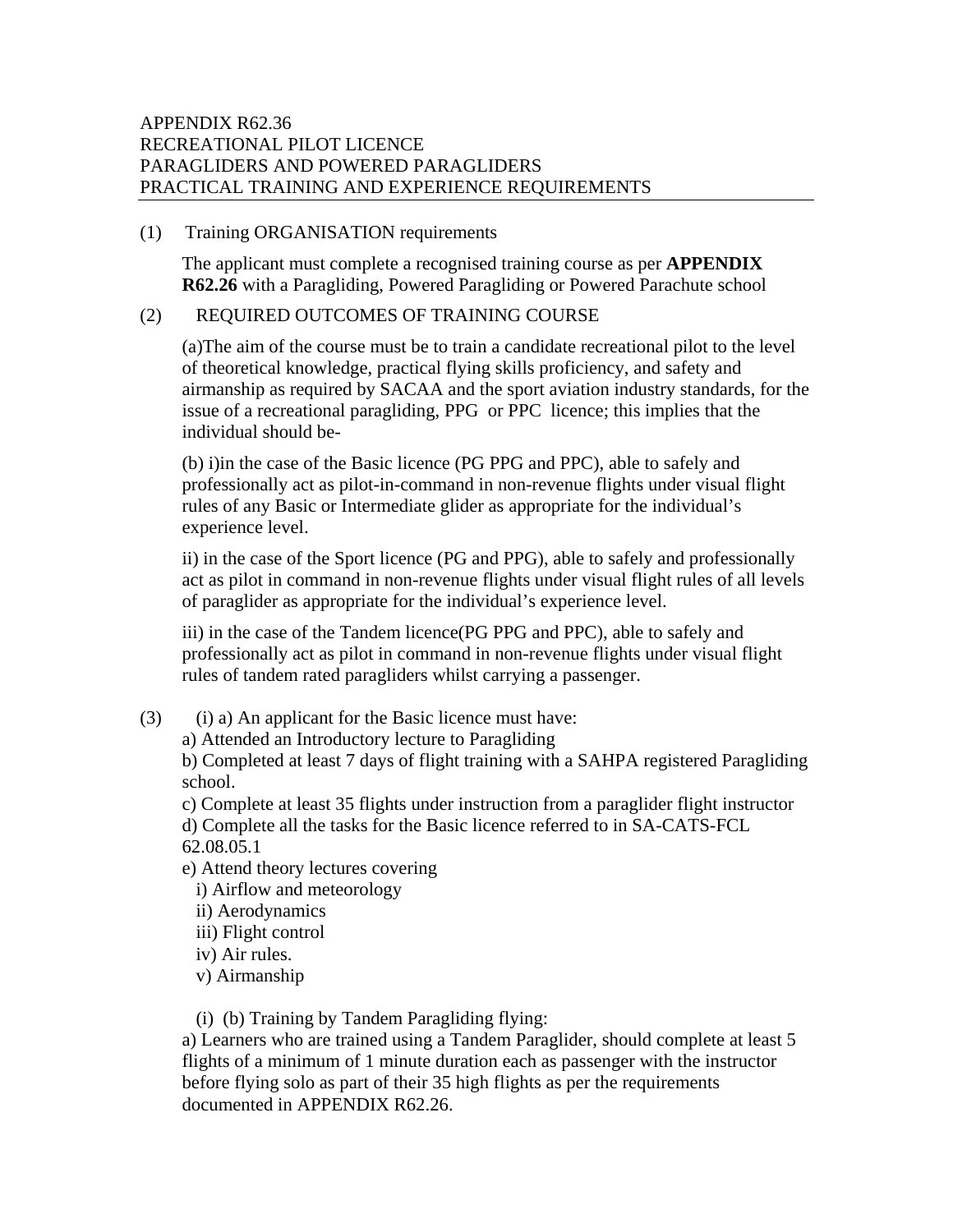b) The student will complete a minimum of 30 solo flights as per APPENDIX R62.26

c) Learners will have also completed all tasks as per **TS 62 08.3.(i) (a)** 

(3) (ii)An applicant for the Basic PPG or accelerated basic PPG licence must have:

a) Attended an Introductory lecture to Paragliding and PPG

b) Completed at least 7 days of flight training with a SAHPA registered Powered Paragliding School.

c) Complete at least 10 flights under instruction from a PPG flight instructor

d) Complete all the tasks for the Basic licence referred to in SA-CATS-FCL 62.08.05.1

e) Attend theory lectures covering

i) Airflow and meteorology

- ii) Aerodynamics
- iii) Flight control
- iv) Air rules

v) Airmanship.

- vi) PPG motor mechanics
- vii) Restricted radiotelephony operator's certificate

(3) (iii)An applicant for the Basic PPC licence must have:

- a) Attended an Introductory lecture to Paragliding and PPG
- b) Completed at least 7 days of flight training with a SAHPA

registered Powered Parachute School.

c) Complete at least 10 flights under instruction from a PPC flight

instructor

- i. Complete all the tasks for the Basic licence referred to in SA-CATS-FCL 62.08.05.1
	- d) Attend theory lectures covering
	- i) Airflow and meteorology
	- ii) Aerodynamics
	- iii) Flight control
	- iv) Air rules
	- v) Airmanship.
	- vi) PPG motor mechanics
	- vii) Restricted radiotelephony operator's certificate
- (4) An applicant for the Sport licence must have completed a SAHPA registered Safety course or foreign equivalent covering at least the same minimum required manoeuvres.

# a) Theoretical subjects covered during the course must include:

- i) Aerodynamics/Glider behaviour
- ii) Meteorology/ Micrometeorology
- iii) Flying techniques (manoeuvre setup, entry, control and recovery)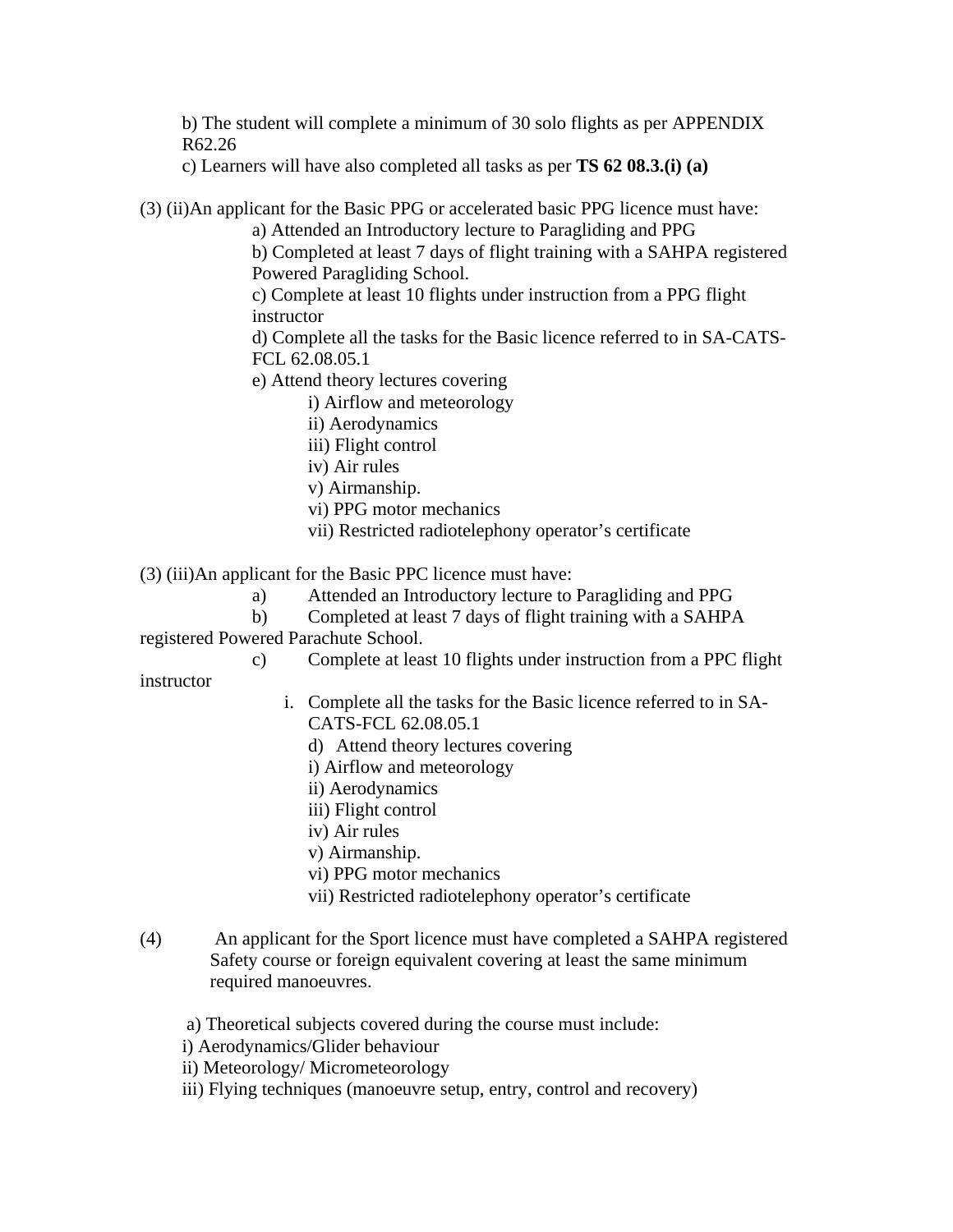iv) Dangers and appropriate recovery techniques

- v) Emergency procedures(Abortive techniques and reserve deployment)
- vi) Air law

#### b)Practical manoeuvres must include:

- i) Pendulum control
- ii) Asymmetric collapses
- iii) Symmetric collapses (front tuck)
- iv) Point of stall
- v) Point of negative spin
- vi) B riser stall
- vii) Parachutal stall
- viii) Butterfly stroke landing
- ix) Big ears landing

## (4) (ii) An applicant for the Sport PPG licence must have:

a) Theoretical subjects covered during the course must include:

- i) Aerodynamics/Glider behaviour
- ii) Meteorology/ Micrometeorology
- iii) Flying techniques (manoeuvre setup, entry, control and

recovery)

- iv) Dangers and appropriate recovery techniques
- v) Emergency procedures (Abortive techniques and reserve deployment)
- vi) Air Law
- vii) PPG motor mechanics
- viii) Restricted radiotelephony operator's certificate

## b) Practical manoeuvres must include:

- i) Pendulum control
- ii) Asymmetric collapses
- iii) Symmetric collapses (front tuck)
- iv) Spins and Recovery
- v) Stalls and Recovery
- vi) Rapid Decent techniques
- vii) Take off and Landings
- viii) is familiar with the canopy owner's manual

## (5) (i)An applicant for the PG Tandem rating must have:

- a) Passed a theoretical exam.
- b) Theoretical subjects covered during the course must include:
	- i) Aerodynamics/Glider behaviour
	- ii) Meteorology/ Micrometeorology
	- iii) Flying techniques (manoeuvre setup, entry, control and recovery)
	- iv) Dangers and appropriate recovery techniques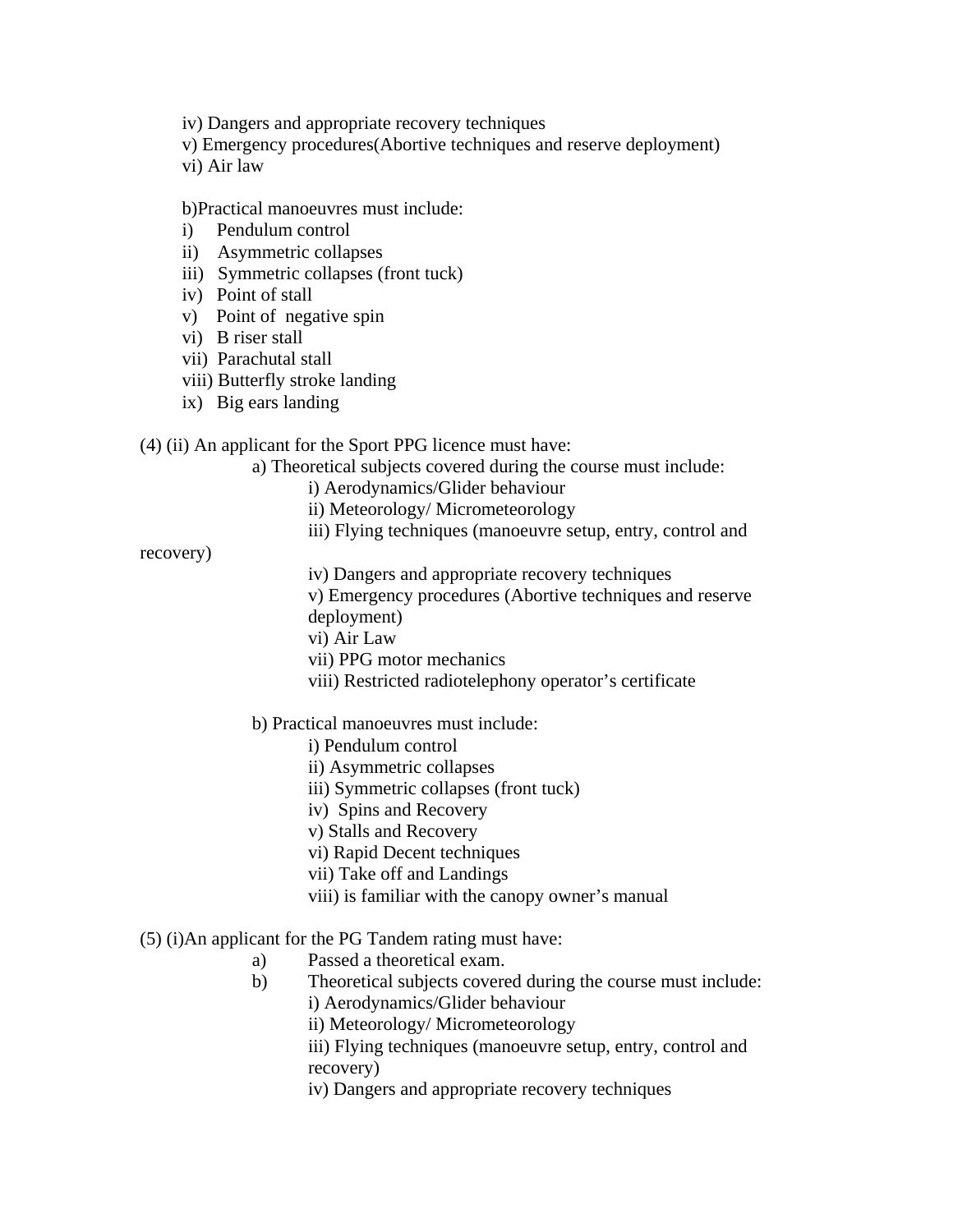v) Emergency procedures(Abortive techniques and reserve deployment) vi) Air Law

- c) Been briefed for tandem flying by a Tandem rated Grade A or Grade B instructor
- d) Completed 40 flight consisting of i) Fly as passenger for 2 flights with a Tandem rated Grade A or

Grade B instructor

ii) Fly as passenger for a further 3 flights with a Tandem Rated Pilot

iii) Fly as pilot in command for 5 flights with a Tandem rated Grade A or Grade B instructor.

iv) Fly as pilot in command for 10 flights with any tandem rated pilot.

v) Obtain authority to fly from Training Organization.

vi) Fly as in command for 20 flights with any basic rated pilot

- e) Show the ability to conduct a pre-flight briefing of passengers and flight check with respect to tandem flying.
- f) All Tandem flights listed completed within 1 year prior to application.
- g) Comply with requirements documented as per **APPENDIX R62.26.**

(5) (ii) An applicant for the PPG Tandem rating must have:

- a) Pass a PPG theoretical exam.
- b) Theoretical subjects covered during the course must include:

i) Aerodynamics/Glider behaviour

ii) Meteorology/ Micrometeorology

iii) Flying techniques (manoeuvre setup, entry, control and recovery)

iv) Dangers and appropriate recovery techniques

v) Emergency procedures(Abortive techniques and reserve deployment)

vi) Air Law

vii) PPG motor mechanics

viii) Restricted radiotelephony operator's certificate

- c) Been briefed for PPG tandem flying by a Tandem rated Grade A or Grade B PPG instructor
- d) Completed 10 flight consisting of

i) Fly as passenger for 1 flights with a PPG Tandem rated Grade A or Grade B instructor

ii) Fly as pilot in command for 9 flights with any tandem rated instructor Grade B or above.

- iii) Obtain authority to fly from a PPG Training Organization.
- iv) Fly tandem motor solo for first 1o flights after instructor Sign off